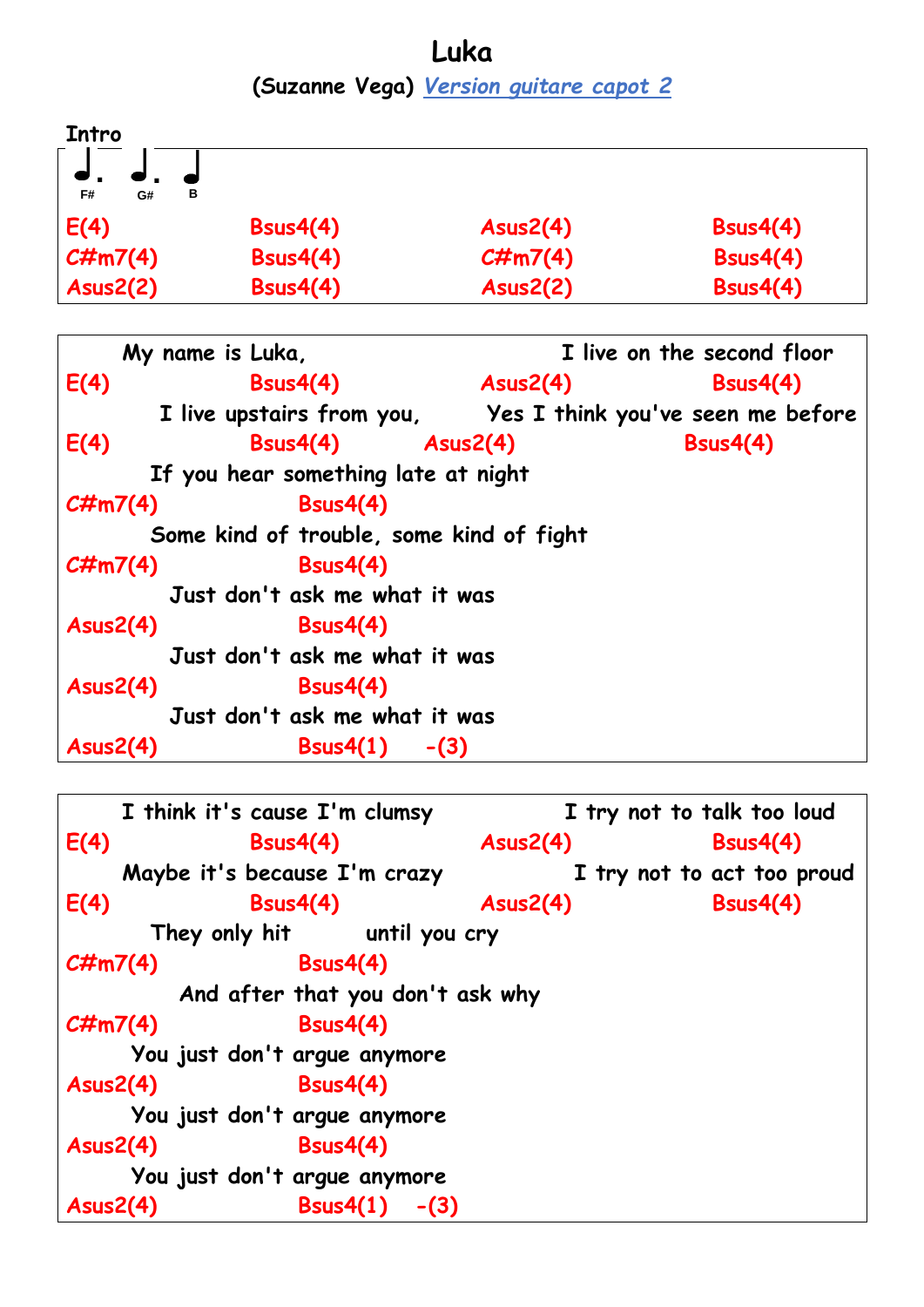| Pont N°1 |          |           |          |
|----------|----------|-----------|----------|
| E(4)     | Bsus4(4) | Assus2(4) | Bsus4(4) |
| E(4)     | Bsus4(4) | Assus2(4) | Bsus4(4) |

|            | Yes I think I'm okay                                              |                 | I walked into the door again |
|------------|-------------------------------------------------------------------|-----------------|------------------------------|
| E(4)       | Bsus4(4)                                                          | <b>Asus2(4)</b> | Bsus4(4)                     |
|            | If you ask that's what I'll say and it's not your business anyway |                 |                              |
| E(4)       | Bsus4(4)                                                          | Assus2(4)       | <b>Bsus4(4)</b>              |
|            | I quess I'd like to be alone                                      |                 |                              |
| $C\#m7(4)$ | Bsus4(4)                                                          |                 |                              |
|            | With nothing broken, nothing thrown                               |                 |                              |
| $C\#m7(4)$ | <b>Bsus4(4)</b>                                                   |                 |                              |
|            | Just don't ask me how I am                                        |                 |                              |
| Assus2(4)  | Bsus4(4)                                                          |                 |                              |
|            | Just don't ask me how I am                                        |                 |                              |
| Assus2(4)  | Bsus4(4)                                                          |                 |                              |
|            | Just don't ask me how I am                                        |                 |                              |
| Assus2(4)  | $Bsus4(1) - (3)$                                                  |                 |                              |

```
Notes marquées
 My name is Luka, I live on the second floor
E(4) Bsus4(4) Asus2(4) Bsus4(4)
       I live up stairs from you, Yes I think you've seen me 
before
E(4) Bsus4(4) Asus2(4) Bsus4(4)
      If you hear something late at night
C#m7(4) Bsus4(4)
      Some kind of trouble, some kind of fight
C#m7(4) Bsus4/E(4) 
        Just don't ask me what it was
Asus2(4) Bsus4(4)
        Just don't ask me what it was
Asus2(4) Bsus4(4)
        Just don't ask me what it was
Asus2(4) Bsus4(4)
      They only hit until you cry
C#m7(4) Bsus4(4)
        And after that you don't ask why
C#m7(4) Bsus4(4)
```